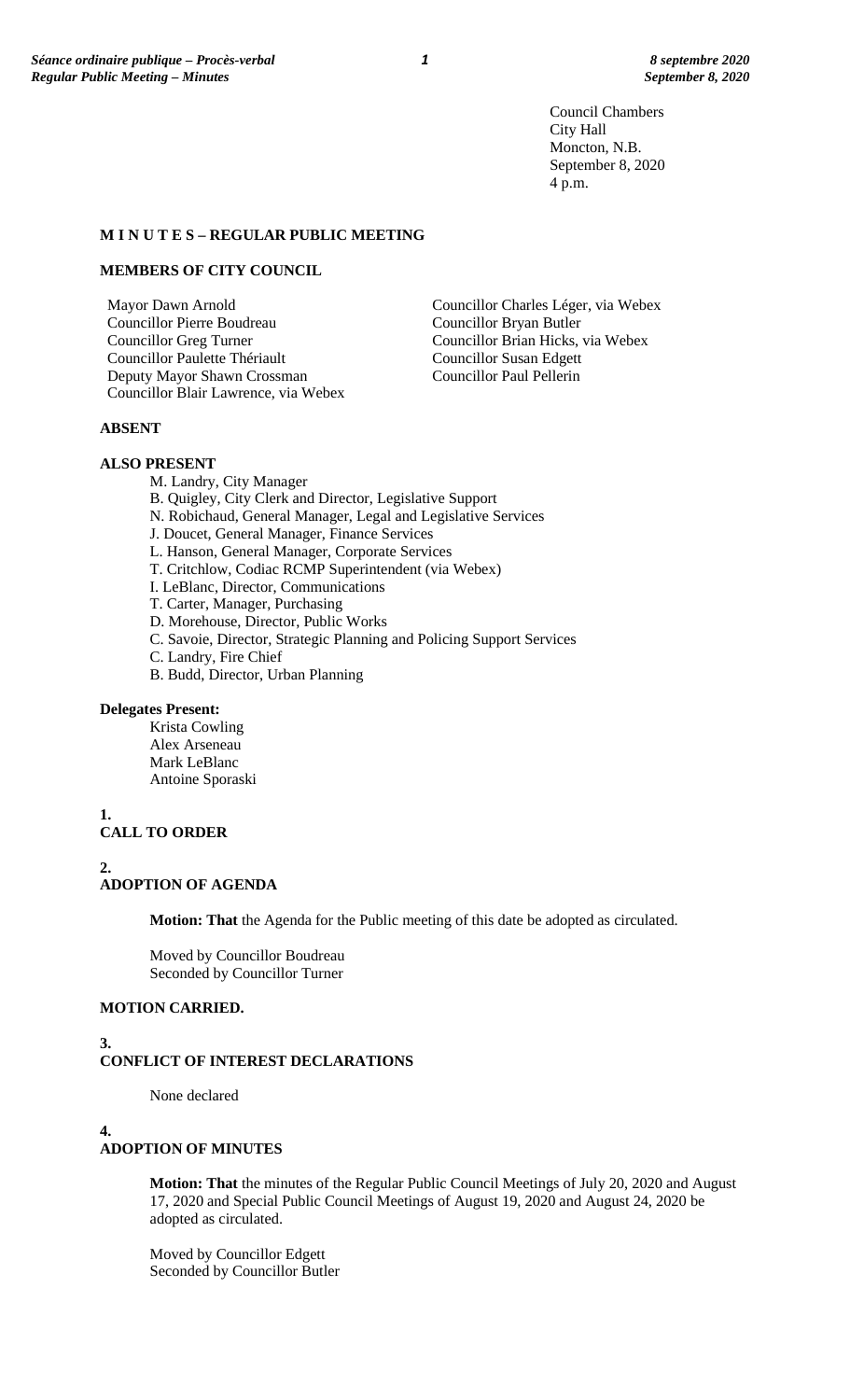# **MOTION CARRIED.**

# **CONSENT AGENDA**

# **6.**

**5.**

# **PUBLIC AND ADMINISTRATION PRESENTATIONS 6.1 PUBLIC PRESENTATIONS/ EXPOSÉS DU PUBLIC**

# 6.1.1 Presentation – Codiac Transpo – Sue Ryell

Susan Ryall expressed a number of concerns with the Codiac Transpo service, in particular the lack of enforcement pertaining to social distancing on Codiac Transpo buses and patrons not complying with the mandatory requirement to wear masks. She urged the City to take the necessary protective measures on the buses to ensure the public is protected, especially during the second wave of Covid-19.

# 6.1.2 Presentation – Active Transportation – Alex Arseneau

City Council received a presentation from Alex Arseneau regarding active transportation. Mr. Arseneau reported on an exercise held online regarding active transportation in January 2020 which resulted in the following priorities being identified:

- Free bus on weekends in the downtown, during peak hours (at least for students)
- Awareness campaign for active transportation with prizes for downtown organizations and businesses, schools
- Remove beg (wait) buttons pedestrians should have right-of-way
- Increase amount of trees in the City
- Mountain Road make it more accessible and safer with a safe bike lane protected with trees
- Garage 529 Program Smart Phone app to recover stolen bikes

Mr. Arseneau cited a number of benefits of implementing such priorities, which included greater access for citizens, social inclusion benefits, improved quality of life, affordable active transportation opportunities, to name a few. The recommendations are consistent with the City's Destination 40 and Social Inclusion Plans. He voiced concern at the City's decision to remove the protected temporary bike lane on Main Street. He felt the streets in Moncton should be designed to reflect the City's Vision in its Strategic Plan.

Councillor Thériault suggested forwarding the ideas contained in this presentation to the administration and the proper committees. The City Manager noted that a presentation will be received from Elaine Aucoin regarding greenhouse gases and strategies at the September 21, 2020 Public Council meeting. He added that under the Social Pillar in the Strategic Plan, submissions have been received regarding Active Transportation. Recreation Department will be undertaking an exercise which will engage citizens and users for their input/feedback. The Mayor noted the intent to actively engage cyclists in the Active Transportation Plan.

Councillor Lawrence suggested that the City review the design of its trails with a view to increasing their connectivity and accessibility for commuting.

In reply to Councillor Léger regarding Ottawa's bike registration program, Ms. Cohoon noted that administration is in discussions with the RCMP to implement such a program. Councillor Léger also requested that administration consider including Urban Planning to create more aesthetically pleasing bike lanes on major streets.

Mark LeBlanc and Antoine Sporaski, daily users of the network, expressed the need for accessible lanes in the City. Mr. Sporaski highlighted the critical mass bike event organized last week with over 60 cyclists attending to express the need for accessible safe network for bikers.Three recommendations emanated from the event as follows:

- Requested that the City hire an individual responsible for coordination of transportation issues
- Fund and provide training active transportation and improve skills in the Engineering Department
- Adopt a new approach on the design pilot projects relating to active transportation projects in order to integrate the recommendations coming from users and their experiences from the beginning to the end of a project.
- Invited Council to their next event on September 25, 2020

The City Manager noted that the position of the Transportation Coordinator is currently being developed.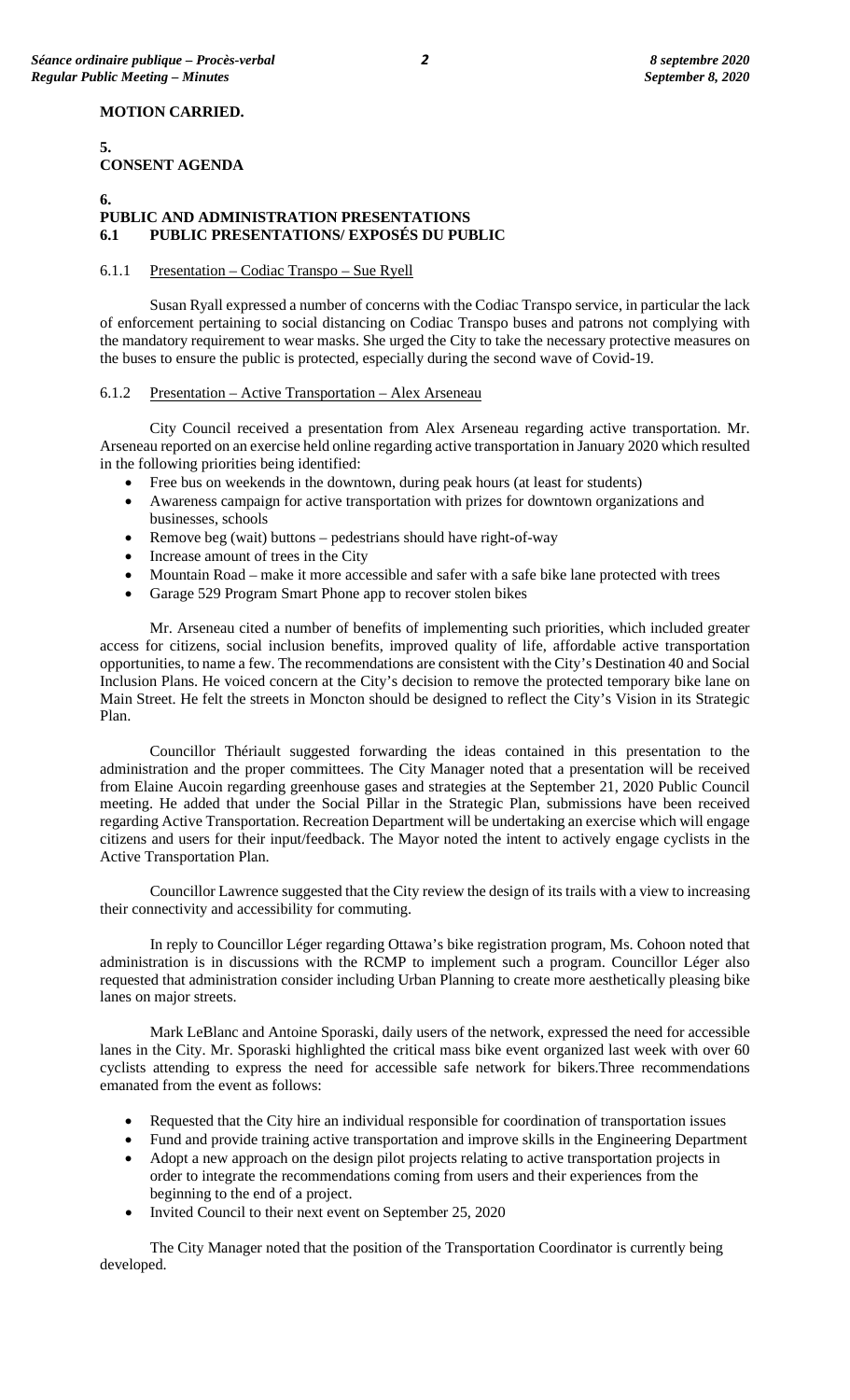In closing the Mayor thanked presenters for their appearance at today's meeting and Councillor Thériault requested that administration follow up on the recommendations put forward today.

# 6.1.3 Location of Bessborough and Hillcrest Schools

City Council received a verbal presentation from Bettina Moores, Jeremy Nelson (present) and Leslie Robinson (Webex), on behalf of the West End community, expressing concern with the proposed location by the Provincial Government to replace Bessborough and Hillcrest Schools with a new school at the Bernice L. MacNaughton School site on St. George Blvd. They reported that a petition has been signed by residents who wish the school to remain at the Bessborough School site. They submitted their concerns to the District Education Council who advocated for a school to be constructed on the Bessborough School site. Despite their concerns, the Minister of Education announced on Friday that the school will be built at the BJMS site. They noted that the decision by the Province was not consistent with the City's Strategic Plan under its five pillars. They also expressed concern at clearcutting on the Centennial Park property to accommodate a new school. The proposed location does not promote active transportation or access for walking students and requires them to cross a four-lane busy thoroughfare to attend school. The decision will also require some former walking students to be bused.

Councillors Lawrence, Boudreau, Léger, Turner, Thériault and Butler shared the concerns of the citizens asking them to be persistent in their endeavor to maintain the school at the Bessborough location and to petition their MLAs. Councillor Lawrence also expressed concern with the removal of Hillcrest School in the old west end. He felt that the new location posed dangers to the frog population in that area. Councillor Léger added concern at the possibility of diminishing neighbourhoods as a result of loss of schools stressing the need to maintain and build neighbourhoods and working with the Province to protect them.

Councillor Turner noted that the District Education Council have not briefed Council as to why the decision was made. He indicated that he attended meetings with Councillors Léger and felt the Provincial decision highlights the need for greater communication between the District Education Council, the City and its citizens.

Bettina Moores referenced the Social Pillar of the Strategic Plan which calls for the establishment of committee concerning schools. The City Manager noted that meetings were held a year ago with the Deputy Ministers of Education, Transportation and Infrastructure, school districts of Anglophone East and Francophone Sud, to discuss such a committee. Coordination is not at the level that it should be in terms of school site selection and input. Following that meeting, the Province felt the process in place was acceptable with the City stating that improvements are required. The City continues to advocate for input in terms of advantage and disadvantages of school locations, however, significant changes are required.

Councillor Thériault suggested that this issue should be discussed with the 8 Cities Association.

The Mayor noted that the City has excellent urban planning staff and the City wishes to partner with the Province on such projects and thanked the residents for their input.

#### **6.2 ADMINISTRATION PRESENTATIONS**

6.2.1 Presentation –Overdose Prevention Sites – Debby Warren, Executive Director, Ensemble Greater **Moncton** 

Debby Warren gave a verbal presentation regarding the Overdose Prevention site in Moncton, noting two types of sites are in place in Canada:

- Overdose prevention site recommended for Moncton at this time entry level services provided by frontline staff trained to administer naloxone
- Supervised consumption site provided by the health care system with health staff, and resources, etc.

Studies on supervised consumption facilities have consistently shown numerous benefits with no reported increase in drug vending in a community.

Ensemble Greater Moncton serves 850-900 individuals annually. Addictions cost the Province \$930M in 2014 including alcohol, tobacco issues, etc. A minimum of 3,500 people in Moncton are impacted. Ms. Warren stressed the need to take necessary action noting that a stakeholder committee has been established to secure the overdose prevention site. Once the site is in place, work will be carried out with the Department of Health towards a supervised injection site. The committee will be a venue to exchange information, be solution focused and responsive to community concerns. She urged the City's support and provided the following update for a site in Moncton:

• Users were surveyed to determine if they would use such a site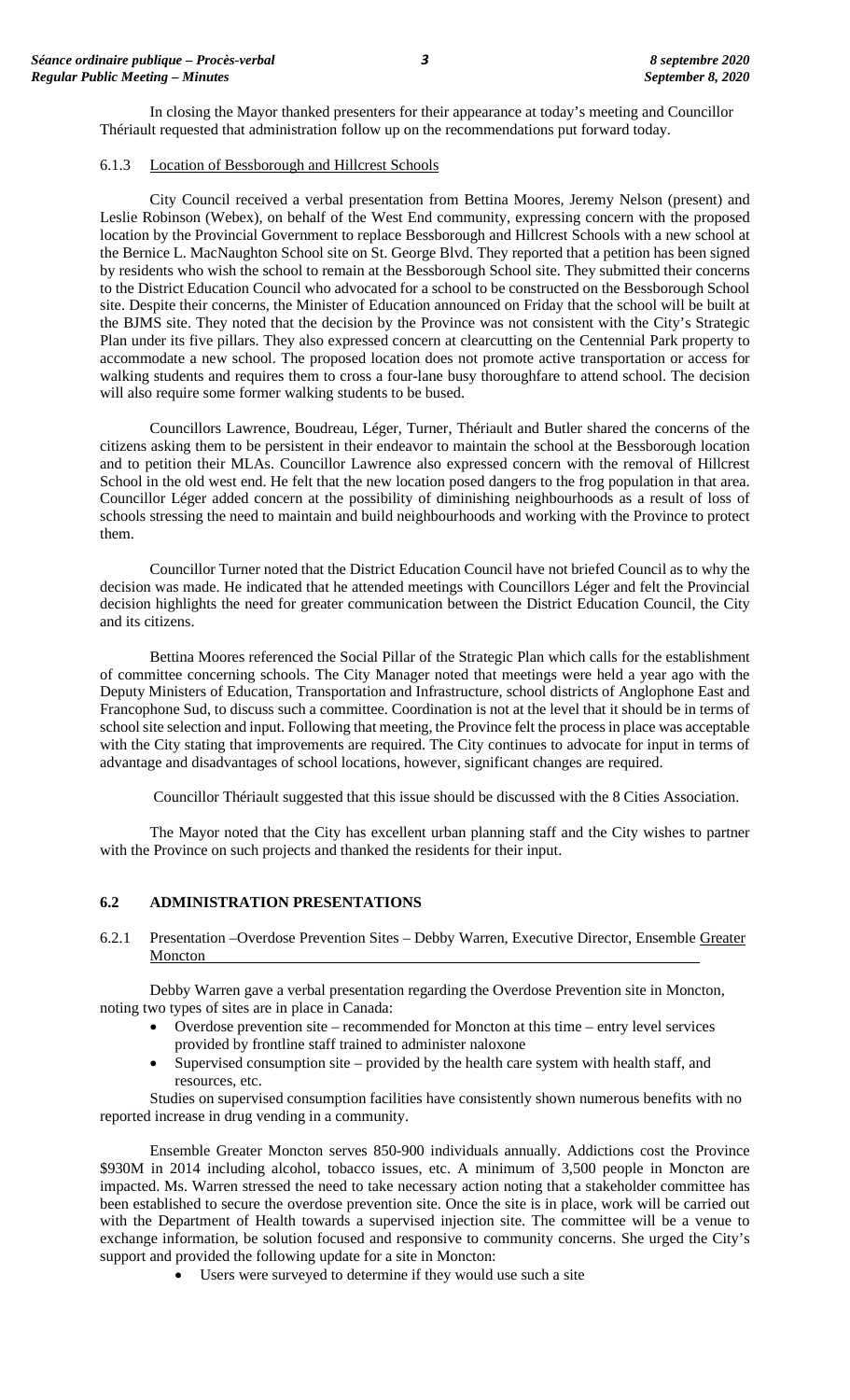- Received permission from property owner to use the site.
- Drafted budgets \$64,000 \$204,000 annual operational costs asking for \$204,000
- An application to Health Canada cannot be submitted for a site until confirmation of sustainable funding is provided.
- The community cannot afford not to have such a facility
- If no treatment and housing is provided, their children could become future addicts

Councillor Butler noted that while these sites are beneficial, he expressed concern at people coming from other communities to Moncton. He felt that all eight cities should have a site. He noted that mental health and addiction persons would not benefit from affordable housing as there is no one to look after them.

Ms. Warren concurred that the City could use their collective voices with the Eight Cities Association adding that Saint John and Fredericton have similar numbers in needle distribution to Moncton.

Councillor Léger suggested that administration meet with Debby Warren to discuss grant possibilities and he encouraged Ms. Warren to submit an application.

#### 6.2.2 Update – Covid-19 (Coronavirus)

The City Manager noted that Administration have been working with the Province to bring forward recommendations at the September 21<sup>st</sup> City Council meeting regarding mask use for City-owned buildings and facilities.

Fire Chief Landry added that the Province renewed the Emergency Order although there were no changes. The ECC continues to work with the Province to plan for the second wave. He echoed the City Manager's comments regarding efforts to increase the City's compliancy with mandated masks in City owned buildings.

# 6.2.3 RCMP Update – Benoit Jolette, Codiac RCMP Superintendent

Inspector Benoit Jolette (via Webex) noted that as school commenced yesterday, the RCMP is patrolling school areas ensuring the restrictions are followed, including spacing on buses and will ensure order and a safe driving environment to protect children.

Inspector Jolette reported that two RCMP members are involved with Ensemble's initiatives and will be valuable resources at the table to assist when possible. In terms of the Premier's promise for a provincial drug unit, a pilot project will commence September 28, 2020 for a six-month period employing 13 individuals, 7 from Greater Moncton and 6 from Fredericton focusing on the illegal drug trade, particularly crystal meth.

Inspector Jolette reported on a social issue occurring on Church Street which is being addressed and he encouraged the public and members of Council to report any issues the might witness.

# **7. PLANNING MATTERS**

# 7.1 Tentative Plan of Amending Heathfield Dev. Ltd. Subdivision

Bill Budd presented the tentative plan for the amending Heathfield Development Ltd. Subdivision.

The Deputy Mayor presided as Mayor was temporarily absent.

**Motion: That** Moncton City Council approve cash in lieu of Land for Public Purposes in the amount of \$35,773.00 for the Am Heathfield Development Ltd. Subdivision.

*Mayor Arnold returned to the meeting.*

Moved by Councillor Thériault Seconded by Councillor Butler

#### **MOTION CARRIED.**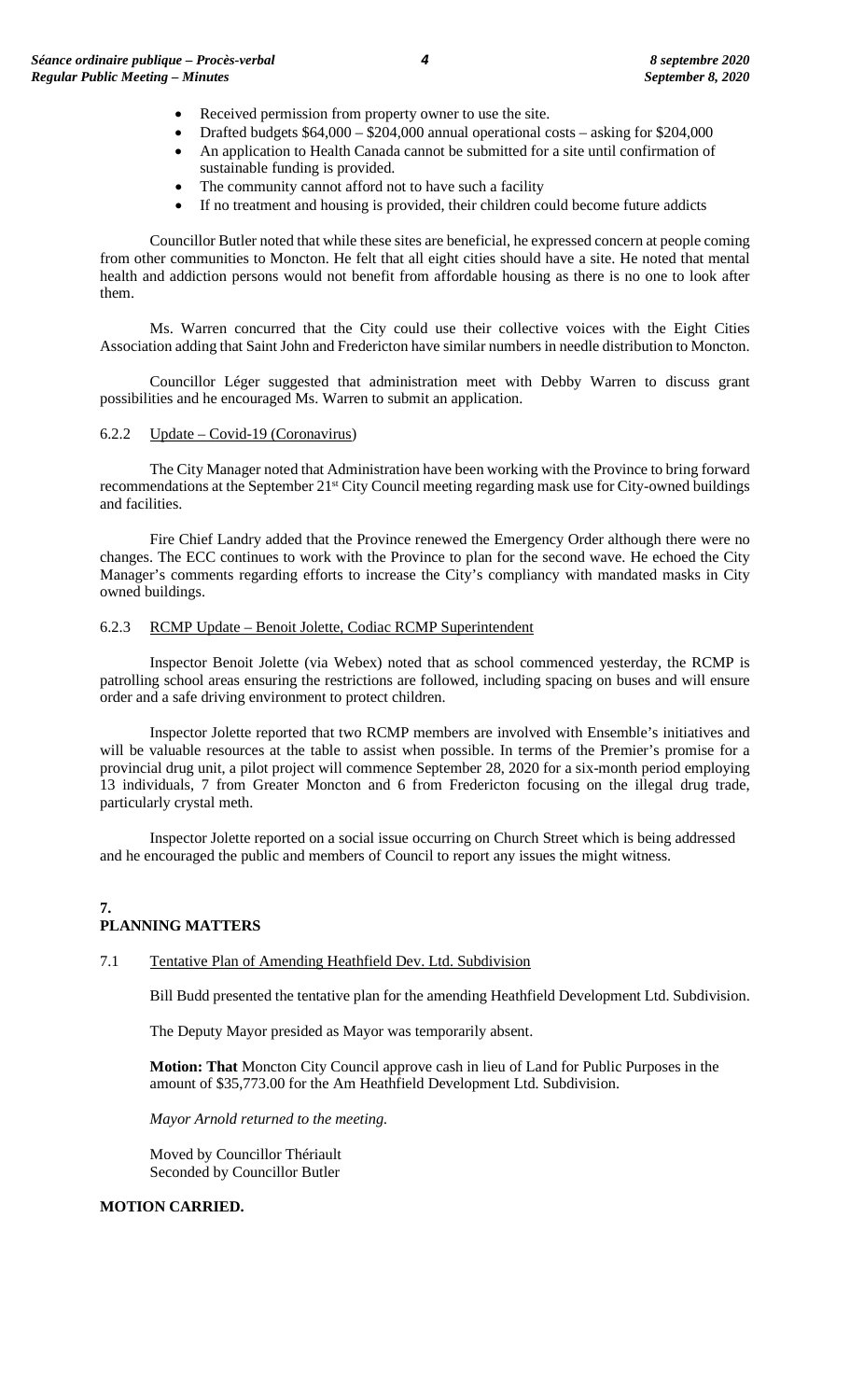#### 7.2 Tentative Plan of Amending Unit 19, Grove Hamlet Subdivision

Following introductory remarks, Mr. Budd used a diagram to illustrate the location of the property. He noted an error in the Council Report Form in that the parties will be contributing \$34,000 to future infrastructure; not \$30,000 as indicated in the CRF. The development agreement should also reflect the \$34,000 which will be corrected.

**Motion: That** Council approve

- 1) the Draft Amendment to Registered Subdivision Agreements #34362351 and #35855742; and
- 2) The Planning Advisory Committee respectfully recommends that Council:
	- Assent to the location of chemin Glengrove Road and rue Durelle Street as public streets;
	- Assent to the location of two (2) Future Streets (Temporary Turn-around); and
	- Assent to the location of Land for Public Purposes as shown.

Subject to the following conditions:

- Council approves of an amendment to the current Registered Subdivision Agreement/Phasing Plan permitting this proposed extension to proceed;
- Streets and Services to be designed and acceptable to the City Engineer and constructed in accordance with the Subdivision Development, Procedures, Standards and Guidelines;

Moved by Councillor Crossman Seconded by Councillor Thériault

#### **MOTION CARRIED.**

#### **8.**

**9.**

# **STATEMENTS BY MEMBERS OF COUNCIL**

No statements

# **REPORTS AND RECOMMENDATIONS FROM COMMITTEES AND PRIVATE MEETINGS**

#### 9.1 Recommendation(s) – Special Private Session – August 17, 2020

Following the City Clerk's reading of the recommendation in to the record, the City Manager noted that the City has to provide notification of its decision two years prior to the expiration of the its agreement with Moncton 4Ice Sports Inc.

Jocelyn Cohoon and Gregg Houser gave a presentation including the history leading to the decision to create the four ice facility which was a partnership to replace four aging arena facilities. With capital affordability an issue at the time, the City approached the development as a partnership. The concept was for a non-profit to assume the mortgage of the building at \$15M, paid at a rate of \$1.4M per year. The City would make payments to the non-profit on the mortgage through its operating budget. The non-profit contracted an operator to operate the facility. Three agreements were approved in 2002 to develop and operate the facility listed below:

- 1) City of Moncton
- 2) Moncton Four Ice Sports building owner and non-profit board that the City has service agreement with it - manage maintain and operate the facility
- 3) Moncton Arena Partners Operator of the building
- 4) Facility Management Team composed of City staff and members of Four Ice have an agreement through the City and work with Nustadia to set policies, ice rates, governance, etc.
- 5) The facility has generated \$76M into the community

Gregg Houser presented the second portion of the PowerPoint noting that the City had engaged Maricor in a facility asset report to review the condition of the building. The report was issued in November 2019 regarding requirements for updates and recommends \$9.6M investments over the next 20 years. The report indicates that the building is in fairly good condition.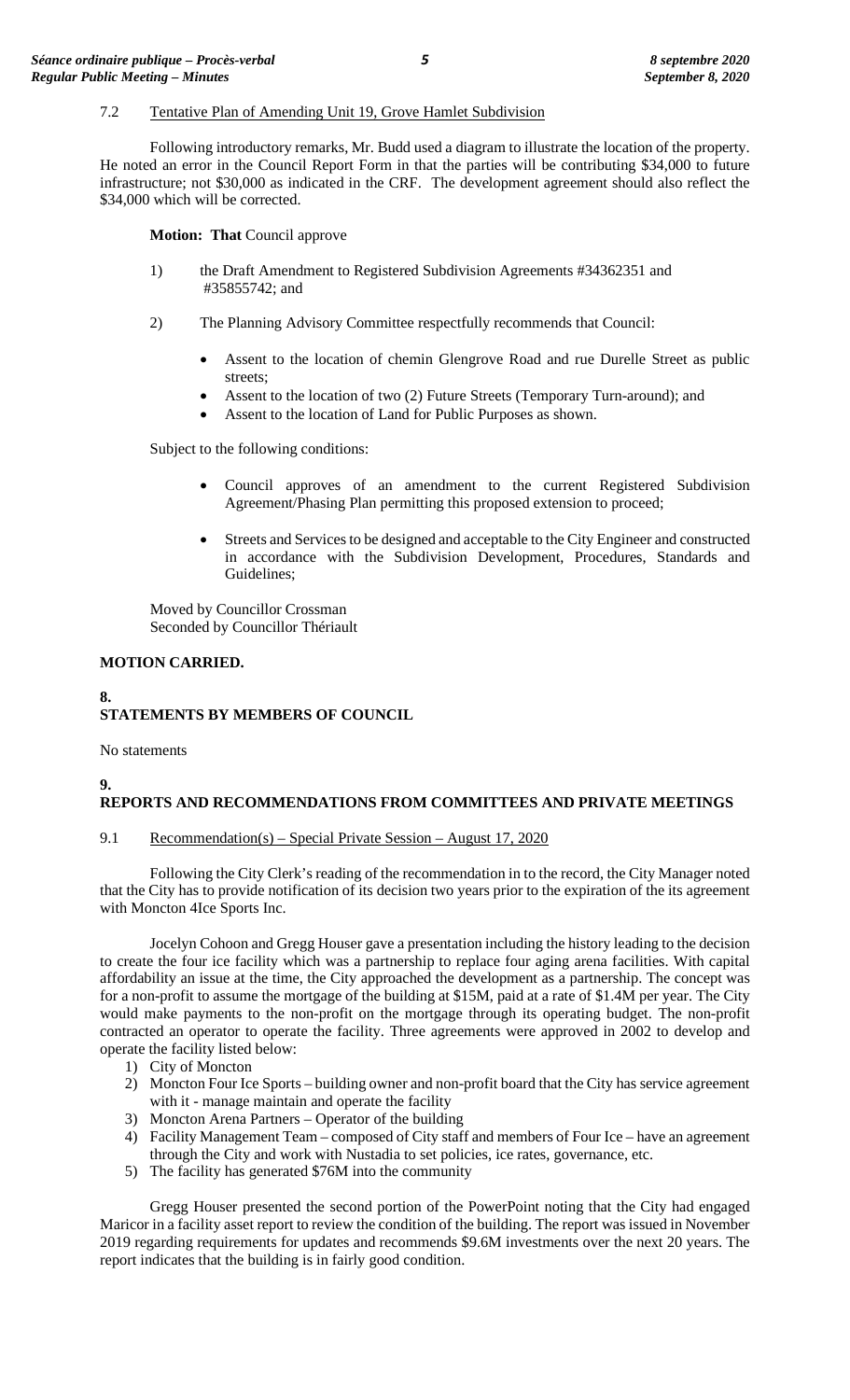Mr. Houser reviewed the options available to the City:

- **Option 1** Extend contract for ten years until 2032 and purchase the building for \$1. (recommended) – with mortgage paid by 2022, City could create reserve and fund the life cycle plan or use for other City priorities. – estimated cost of option to City - \$2.04M (ice grants)
- **Option 2** purchase building for \$3.8 in 2022 and payment goes to M4-I with the payment flowing to non-profit organizations.

Jocelyn Cohoon concluded the presentation reviewing the recommendations.

**Motion: That** Moncton City Council authorize administration to provide notice to Moncton 4Ice Sports Inc. of its intention to renew the Service Agreement for the operation and maintenance of the Superior Propane Centre for an additional 10-year term (2022-2032), and that the Mayor and City Clerk be authorized to execute all necessary documents to give effect thereto.

And that, as part of the agreed-upon Ice Facilities Maintenance Contract between the City of Moncton and Moncton Arena Partners, an operational review of the service level be carried out.

And that, as part of the renewal of the Service Agreement, the fixed service fee agreed upon by both parties be invested annually via a City held Capital Reserve into the capital costs of the building based on the recommendations of the Facility Asset Condition Report from MCW Maricor dated November 27, 2019.

Moved by Councillor Boudreau Seconded by Councillor Edgett

A series of questions followed the presentation.

Councillor Butler inquired as to how much of the City's budget would be required to subsidize Moncton's ice rate to be consistent and competitive with those in Dieppe and Riverview, noting the City's fee of \$180 per hour. He also requested a breakdown of the \$454,000. Ms. Cohoon noted that the savings realized by purchasing the building in 2022 (with no further mortgage payments) could be directed to subsidizing the rates.

Administration also explained that the other two communities may provide higher supplements. It was noted for example that Moncton Minor Hockey pays a rate of \$180.00 but through Council's subsidy, the fee is much closer to Dieppe's. It was noted that the \$180 is not causing the \$500.00 fee for Minor Hockey. Councillor Butler suggested that this information should be communicated in the Council Report form.

Councillor Hicks raised a number of questions concerning the profits and fees which were responded to by Administration during the meeting. Mr. Doucet noted that they have operated approximately at a break even position.

Councillor Hicks suggested that the City should have input to the Board in terms of programming. He added that an individual on the Moncton Four Ice Board and the FMT used to work for Nustadia and appeared to be in conflict by making recommendations. Mr. Houser noted that the City has no authority in selecting the members of that board. Moncton Four Ice subcontracted to Nustadia to operate and manage the facility who select the employees. Councillor Hicks noted that three individuals on the board are from outside Moncton and participate in decisions involving taxpayers' dollars. Mr. Robichaud indicated that the by-law does not specify boundaries or residency for their members.

In terms of who appointed the initial Four Ice Board, Mr. Robichaud did not believe the City would have appointed the non-profit board but agreed to review the Letters Patent to confirm.

With respect to the \$285,000 projected as annual revenue in 2020, Administration advised that they based their information on the facts before them today and what they believe is in the best interest of the taxpayers.

Councillor Hicks reported that he reached out to restaurant owners in Moncton who feel that the City should not be competing against restaurant owners by operating Slapshots at Moncton Four Ice Centre. As a result he put forward the following motion:

**Motion: That** the above motion be postponed for four weeks until October 5, 2020 or sooner to allow staff to

- Issue an RFP for the operation of Slapshots Restaurant based on a dollar amount per square foot of the restaurant space
- Include in the RFP a clause that Moncton Four Ice will pay for all costs it currently does for the operation of Slapshots i.e. heating, lighting, gas costs, cleaning and all restaurant equipment,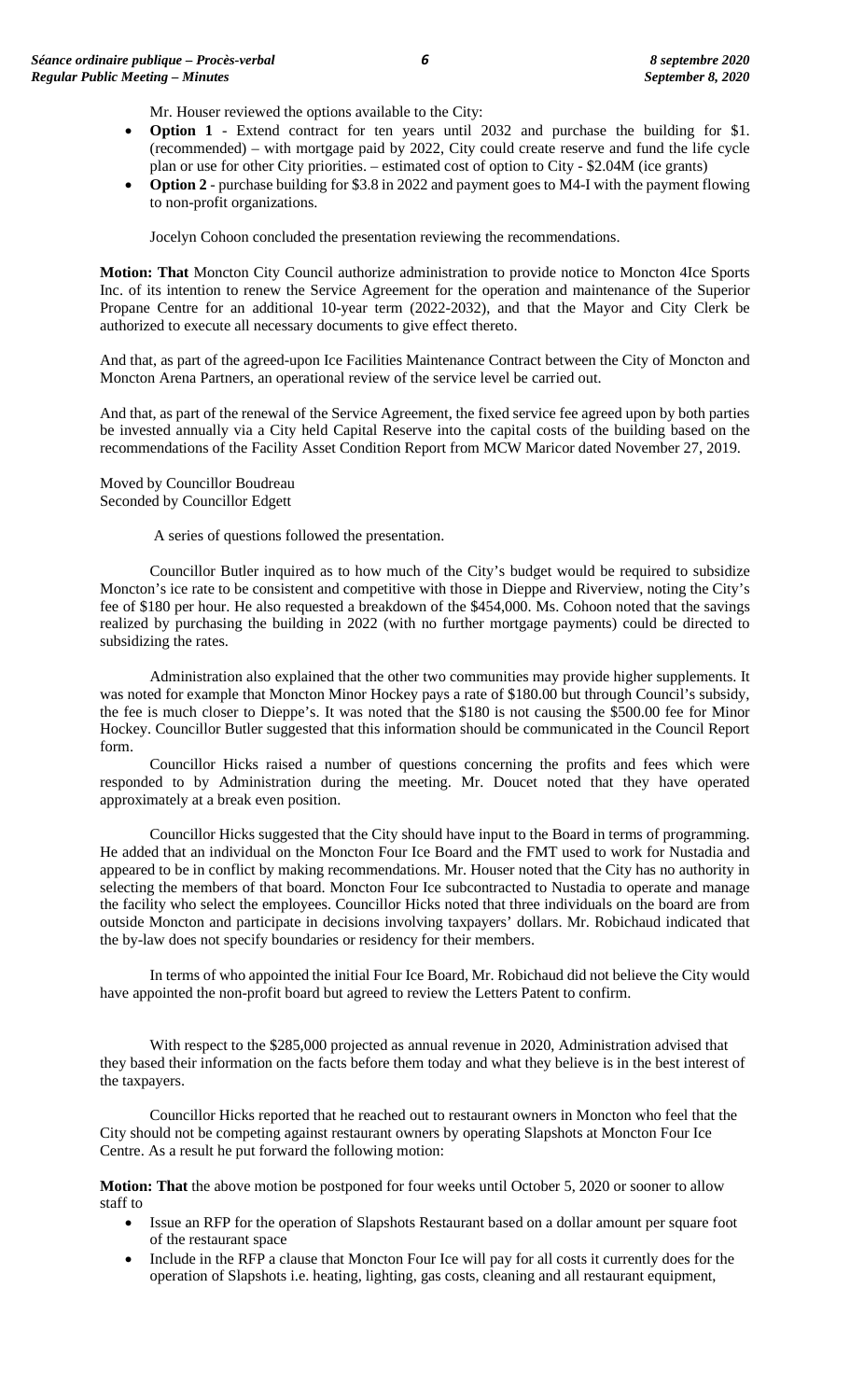including kitchen, cooking equipment, table and chairs to be included if currently being paid by Moncton Four Ice, and

- That the term of the RFP be for ten years; and
- That City Council view the RFP prior to issuing for approval.

Moved by Councillor Hicks Seconded by Councillor Pellerin

*Councillor Crossman, Butler, Hicks and Pellerin registered votes in favor.*

#### **MOTION DEFEATED.**

Councillor Crossman noted that in order for youth to play hockey, they still have to fundraise for additional costs, i.e. travel, etc.

In reply to Councillor Crossman regarding roof issues and upgrades, Mr. Houser noted that the City continues to invest on an annual basis so the building will be in good condition when the City assumes control. One of the recommendations is to repair the roof. At the end of the agreement the City has options whether to hire city staff or contract maintenance services, etc. Administration noted with the analysis, they could commence planning now.

Councillor Lawrence

- 1) Felt a service level agreement is required to control general maintenance of the facility
- 2) Stressed the need to review existing rates during budget deliberations and how the City subsidizes them.

Councillor Thériault requested that the City take viruses in consideration when developing contracts. Mr. Robichaud noted that this is being taken into consideration, especially in new contracts.

Councillor Léger sought clarification as to whether clauses existed in the contract that preclude issuing an RFP to operate the restaurant. He suggested establishing benchmarks to ensure the City is receiving the best return for the taxpayers' dollars. Administration agreed to explore.

The Mayor noted that the City had three aging buildings and the City developed a creative means to build and develop a facility which has provided many benefits to the community, especially to the youth.

# Voting on original motion

*Councillors Crossman, Butler, Pellerin and Hicks registered nay votes.*

# **MOTION CARRIED.**

# 9.2 Recommendation(s) – Special Private Session – August 31, 2020

Following introductory remarks by the City Manager, City Council received a presentation from Catherine Dallaire highlighting the financial impact of Covid-19 on the Avenir Centre. A slow recovery is anticipated in 2021 with many of the shows rescheduled for 2021.

Mr. Doucet reviewed the financial implications of Covid-19 and the action taken by the Avenir Centre to mitigate the loss; i.e. lay off of employees, working from home, reducing utility costs, payment arrangements with different suppliers, applying for Canada emergency wage subsidy grants of \$500,000, removal of ice, etc. He reviewed the options to the City and felt that the recommendation contained in the CRF would be the most beneficial.

It is recommended that the City provide financial assistance to the operator in order to, maintain partnership, protect taxpayers and maintain positive relationships. Not providing assistance could result in the City operating the facility itself or seeking a new operator which could incur substantial costs to the City. Administration believed it would be difficult to secure a similar agreement with another operator.

The City Manager reviewed the economic impact noting that this facility has had over 460,000 ticketed attendees at events and has been a stable operator providing many benefits to the City. He added that ASM Global will be repaying the loan to the City with interest.

Mr. Robichaud noted that should Council refuse the request for assistance, it could jeopardize the current agreement with ASM in terms of them meeting their financial obligations. The City could lose a long-term agreement which provides a minimal annual payment to the City and where the operator has assumed 100% of the operating risk. Due to Covid 19 Administration is recommending that the City work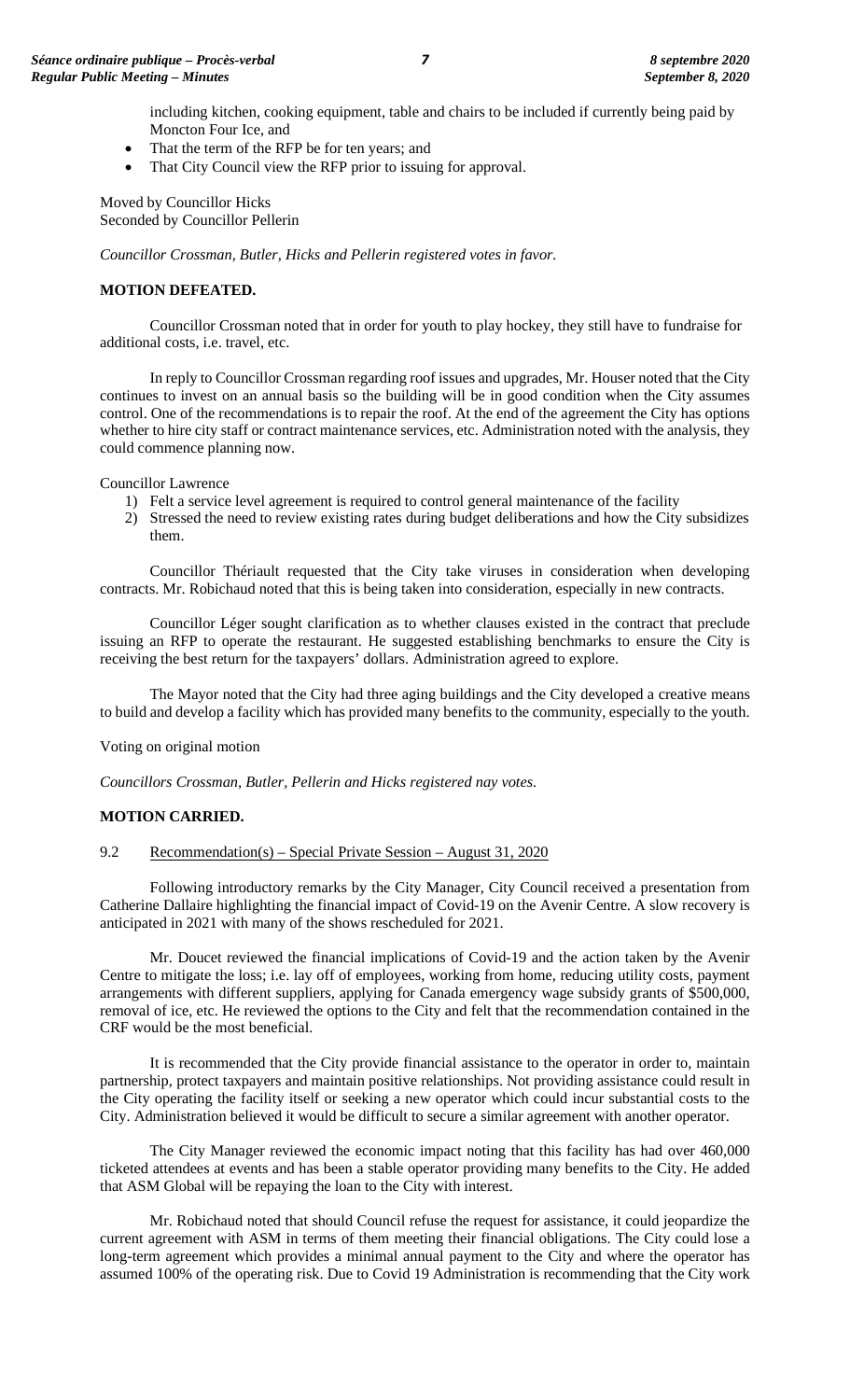with its operating partner to provide assistance for its benefit as well as theirs. If elected officials have questions of a more legal nature, he recommended compiling them and submitting them at a private session.

**Motion: That** Moncton City Council direct administration to draft the necessary legal documents to amend the Operations and Maintenance Agreement, signed between the City and ASM Global, to provide a two year term extension and modified guaranteed annual payment plan, as well as financial support to assist with the payment of operational losses in 2020 and 2021, which will be recovered in future years based on the terms of the addendum to the Operations and Maintenance Agreement with ASM Global due to the Covid-19 pandemic; and, that the Mayor and City Clerk be authorized to sign and affix the corporate seal of the City of Moncton to the amending agreement(s), agreement(s) and any other necessary documentation relating thereto.

Moved by Councillor Léger Seconded by Councillor Edgett

Councillor Pellerin requested confirmation as to whether this company is associated with Onix which has \$36B US in assets. He also requested that they provide their audited financial statements which Mr. Doucet noted would have not occurred during the Covid-19 crisis. He added that Administration should be reviewing the \$2.5M in terms of what the City receives from the Avenir Centre. He could not support this motion as businesses and residents are being asked to subsidize this company.

Councillor Edgett viewed the recommendation as a means for City Council to collaborate with a partner to protect taxpayers during a difficult period. She added the value of the centre to development downtown and the importance of maintaining the integrity of the partnership.

Councillor Thériault supported the motion but suggested greater focus be placed on cultural events.

Councillor Hicks noted that his comments did not reflect the operation of a centre, however, he expressed concern at modifying the contract. He felt the motion was too early as Covid-19 impacts are not yet known, adding that ASM should be required to meet the terms of the contract.

**Nay votes:** Councillors Hicks, Pellerin, Butler and Crossman

# **MOTION CARRIED.**

# **10. REPORTS FROM ADMINISTRATION**

10.1 Quotation QP20-045 – Architectural Services

**Motion: That** Moncton City Council approve the award of Quotation #QP20-045 – Architectural Services, to the lowest bidder meeting the Terms and Conditions and Specifications set out in the Quotation, being Northland Design Studio Inc., at the unit rates specified in the firm's Quotation submission, which represents a Total Estimated Annual Contract Value of \$73,904.75, including H.S.T. @ 15%, for a one (1) year period with options to extend the agreement up to a maximum of four (4) additional twelve (12) month periods, if it is in the City's best interests to do so.

Moved by Councillor Léger Seconded by Councillor Turner

# **MOTION CARRIED.**

10.2 Tender TCS20-068 – Maintenance of Municipal Dumping Sites

**Motion: That** Moncton City Council approve the award of Tender #TCS20-068 – Maintenance of Municipal Dumping Sites, to the lowest bidder meeting the Terms and Conditions and Specifications set out in the Tender, being Birch Hill Construction Ltd., for the provision of one (1) only 2014 CAT D6N L6P Bulldozer at a rate of \$166.75 per hour, including H.S.T. @ 15%, and the provision of one (1) only 2018 CAT 950M Loader equipped with a Larue D60 Blower at a rate of \$316.25 per hour, including H.S.T. @ 15%, which represents a Total Estimated Annual Contract Value of \$48,300.00, including H.S.T. @ 15%, for a one (1) year period with options to extend the agreement up to a maximum of four (4) additional twelve (12) month periods, if it is in the City's best interests to do so.

Moved by Councillor Turner Seconded by Councillor Boudreau

# **MOTION CARRIED.**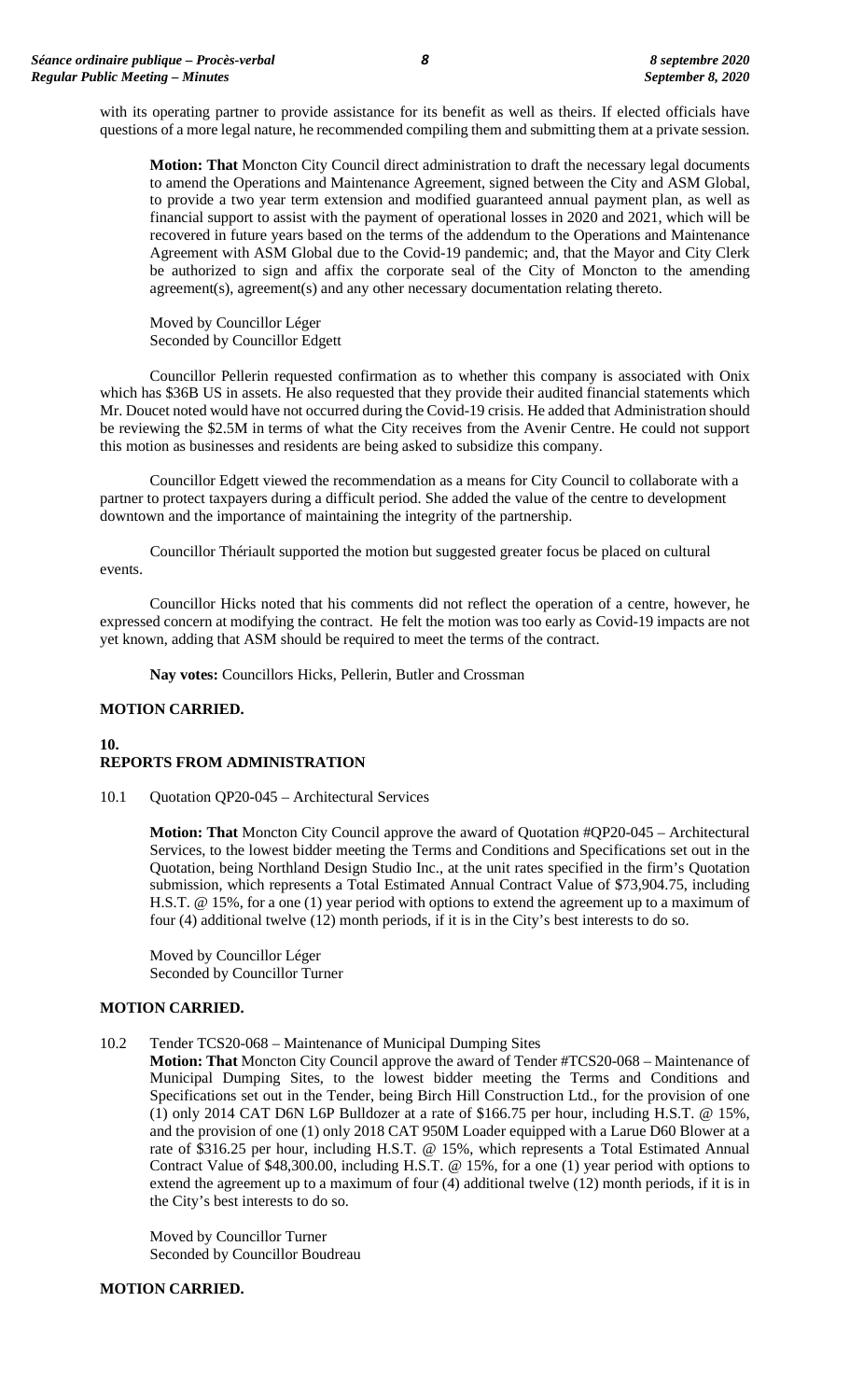10.3 Tender TCS20-062 – Snow and Ice Control

**Motion: That** Moncton City Council approve Administration's recommendation that a total of four (4) pieces of equipment be retained to provide Snow and Ice Control Services for the 2020- 2021 winter season, and that Tender #TCS20-062 be awarded as follows:

Bidder Equipment Hourly Rate (incl. Operator)<br>Kevin Fraser Inc. 2019 Hitachi ZW180 Loader 2019 Hitachi ZW180 Loader Wing and Blade, 173 HP \$206.43/hour, incl. H.S.T. Brenco Excavation Ltd. 2014 JCB 437 Loader, 183 HP \$227.70/hour, incl. H.S.T. Fram Enterprises Inc. 2017 Doosan DL250 Loader, 165 HP \$230.00/hour, incl. H.S.T. Fram Enterprises Inc. 2007 Doosan DL250 Loader, 160 HP \$230.00/our, incl. H.S.T.

There is also the option to extend the term for up to four (4) additional twelve (12) month periods, if it is in the City's best interest to do so.

The horsepower, weight, condition and age of the recommended units selected will provide more productivity per hour, and are considered to be the best value for the City of Moncton.

Moved by Councillor Turner Seconded by Councillor Léger

#### **MOTION CARRIED.**

# **11.**

# **READING OF BY-LAWS**

11.1 A By Law in Amendment of a By-Law Relating to the Development, Maintenance and Supply of Water in the City of Moncton, being By-Law P-102.5 –Second & Third Readings

**Motion:** that second be given to a By-Law in Amendment of a By-Law Relating to the Development, Maintenance and Supply of Water in the City of Moncton, being By-Law P-102.5

Moved by Councillor Edgett Seconded by Councillor Boudreau

# **MOTION CARRIED.**

The City Clerk gave second reading to the above by-law.

**Motion: That** A By Law in Amendment of a By-Law Relating to the Development, Maintenance and Supply of Water in the City of Moncton, being By-Law P-102.5 be ordained and passed and signed by the Mayor and City Clerk

Moved by Councillor Léger Seconded by Councillor Edgett

# **MOTION CARRIED.**

**12.**

The City Clerk gave third reading to the above by-law.

# **NOTICES MOTIONS AND RESOLUTIONS**

# **13. APPOINTMENTS TO COMMITTEES**

**Motion: That** the following appointments be approved.

**Moncton Public Library Board** Robert Hiscock

**Trans Aqua Board** Michel Desjardins Brenda Dore-Kidney

Moved by Councillor Lawrence Seconded by Councillor Boudreau